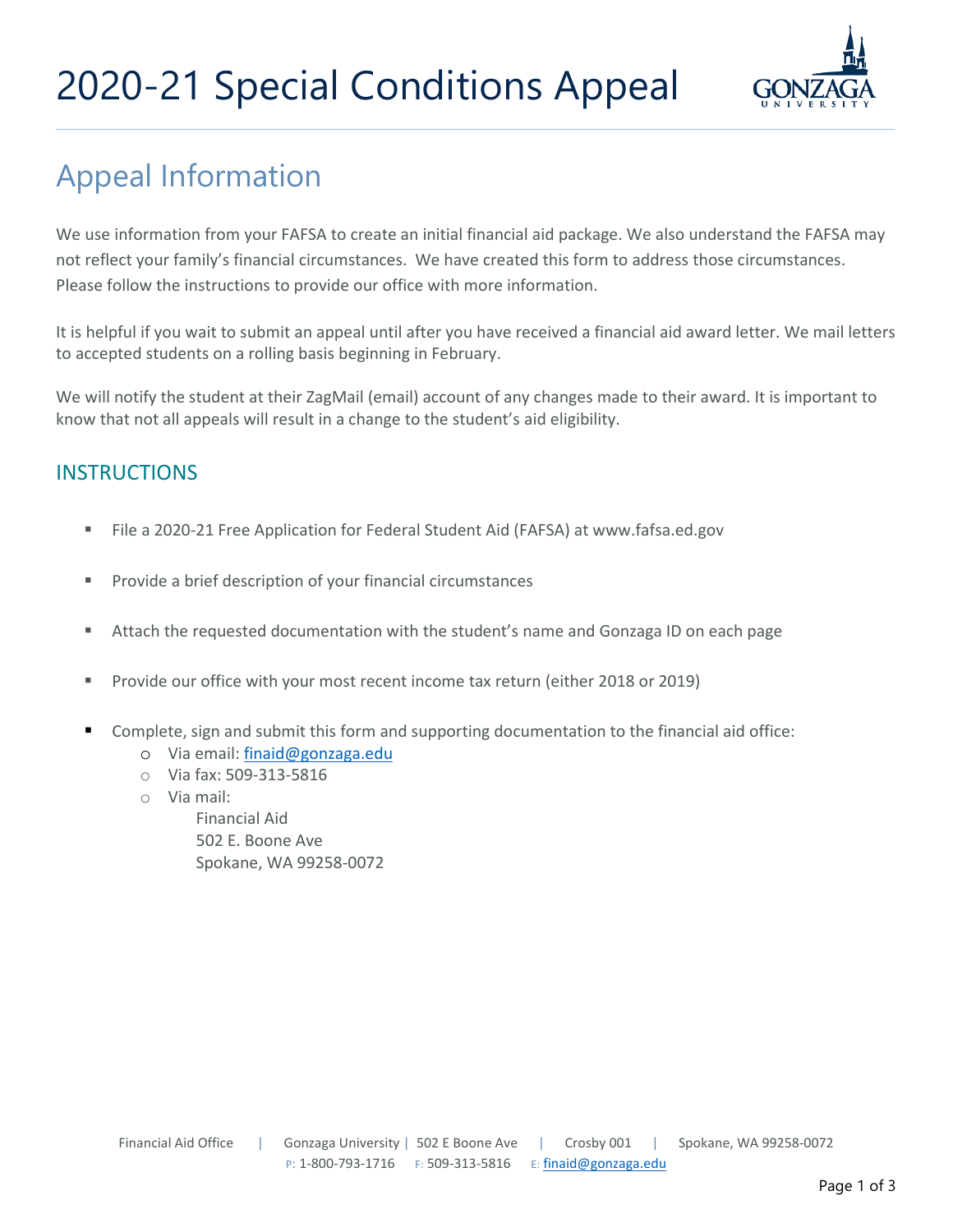## 2020-21 Special Conditions Appeal



#### Student Name: ID:

| <b>DID YOU/YOUR FAMILY</b><br><b>EXPERIENCE</b>                                      | PLEASE PROVIDE THE FOLLOWING DOCUMENTATION IN SUPPORT OF YOUR<br><b>REQUEST:</b>                                                                                                          |  |  |
|--------------------------------------------------------------------------------------|-------------------------------------------------------------------------------------------------------------------------------------------------------------------------------------------|--|--|
| (CHECK ALL THAT APPLY)                                                               |                                                                                                                                                                                           |  |  |
| $\square$ Loss of Employment?                                                        | -State Unemployment Insurance Documentation or Letter of Termination from<br>former employer<br>-Proof of income earned in 2019 (i.e. paystub from new job) and estimated 2020<br>income. |  |  |
| $\Box$ Reduction in wages?                                                           | -Copy of student/parent's most recent pay stub and a letter from employer<br>indicating changed pay rate or reduction in hours                                                            |  |  |
| $\Box$ Reduction in Untaxed<br>Income of Benefits (i.e.<br>child support)?           | -Letter from the appropriate agency or authority that details the date benefits<br>ended, type and amount of benefits received for 2019                                                   |  |  |
| $\Box$ One-time Income?                                                              | -Proof of the one-time income (i.e. W2, tax schedules, 1099, etc.), and an<br>explanation as to why it is not recurring                                                                   |  |  |
| $\Box$ Extraordinary medical or<br>dental expenses not<br>covered by insurance?      | -A copy of the Schedule A from the 2019 Income Tax Return, or an annual<br>statement from your medical providers or insurer                                                               |  |  |
| $\Box$ Costs for private<br>elementary or high school<br>tuition?                    | -Copy of the private school tuition contract(s) for the 2020-21 school year                                                                                                               |  |  |
| $\square$ Divorce or separation?                                                     | -A copy of legal separation or divorce papers, W2 wage statements, and clear<br>documentation concerning expected child and/or spousal support payment of<br>receipt                      |  |  |
| $\Box$ Death of a parent?                                                            | -A copy of the death certificate or obituary<br>Documentation of any insurance payment expected to be received<br>W2 wage statements for surviving parent                                 |  |  |
| $\Box$ Provide support to a family<br>member who was not<br>considered on the FAFSA? | -A statement that addresses the nature and amount of financial support and<br>verification of support provided (receipts, bank statements, etc.)                                          |  |  |
| $\Box$ Other financial hardship<br>not listed above                                  | -A statement that outlines the nature and financial impact of your hardship, as<br>well as documentation to support your statement.                                                       |  |  |